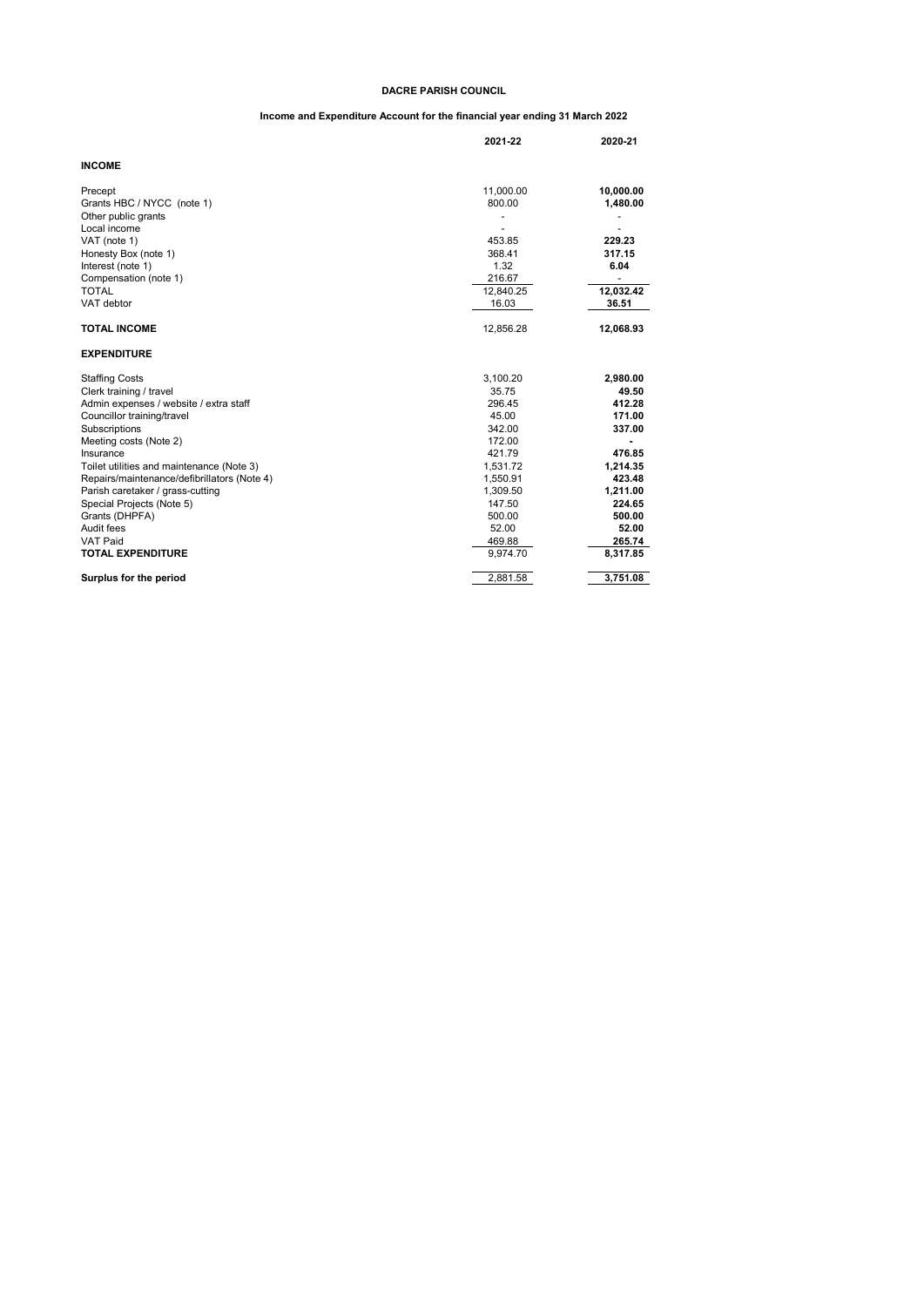# **DACRE PARISH COUNCIL**

# **Balance Sheet at 31st March 2022**

|                                                                                                                | 2021-22<br>£   | £         |       | 2020-21            |           |
|----------------------------------------------------------------------------------------------------------------|----------------|-----------|-------|--------------------|-----------|
| <b>Fixed Assets</b>                                                                                            |                |           |       |                    |           |
| Fixed assets at Insurance rep value                                                                            | 41,050.00      |           |       | 41,050.00          |           |
|                                                                                                                |                | 41,050.00 |       |                    | 41,050.00 |
|                                                                                                                |                |           |       |                    |           |
| <b>Current Assets:</b>                                                                                         |                |           |       |                    |           |
| Balance of Current Account less unpresented cheques and creditors                                              | 10,767.14      |           |       | 7,602.68           |           |
| <b>Balance of Deposit Account</b><br>Debtors (VAT reclaim Feb-Mar 2020)                                        | 13,216.41<br>0 |           |       | 13,215.09<br>34.49 |           |
| Debtors (VAT reclaim to Apr 2020-Mar 2021)                                                                     | 0              |           |       | 229.23             |           |
| Debtors (VAT reclaim Mar 2021)                                                                                 | $\Omega$       |           |       | 36.51              |           |
| Debtors (VAT reclaim Mar 2022)                                                                                 | 16.03          |           |       | 0                  |           |
|                                                                                                                |                | 23.999.58 |       |                    | 21,118.00 |
| <b>Less Current Liabilities:</b>                                                                               |                |           |       |                    |           |
|                                                                                                                |                |           |       |                    |           |
| Creditors                                                                                                      | 0              |           |       | 0                  |           |
|                                                                                                                |                | 0.00      |       |                    | 0.00      |
| <b>Net Current Assets</b>                                                                                      |                | 23,999.58 |       |                    | 21,118.00 |
|                                                                                                                |                |           |       |                    |           |
| Represented by:                                                                                                |                |           |       |                    |           |
| General Fund at 31 March prior year                                                                            |                | 21,118.00 |       |                    | 17,366.92 |
| Addition to fixed assets                                                                                       |                | 0.00      |       |                    | 0.00      |
| Surplus for the year                                                                                           |                | 2,881.58  |       |                    | 3,751.08  |
| Balance of General Fund at 31st March 2022                                                                     |                | 23,999.58 |       |                    | 21,118.00 |
| I certify that these accounts represent fairly the financial position of the Council for the accounting period |                |           |       |                    |           |
| MPearson                                                                                                       |                |           | Date: | 10/05/2022         |           |
| <b>Responsible Financial Officer</b>                                                                           |                |           |       |                    |           |
| <b>Adopted by the Council</b><br>I certify that the above Accounts were adopted by the Council at a Meeting on |                |           |       | 10/05/2022         |           |
|                                                                                                                |                |           |       |                    |           |
| adue Kan                                                                                                       |                |           |       |                    |           |
|                                                                                                                |                |           | Date: | 10/05/2022         |           |

**Chairman of the Council**